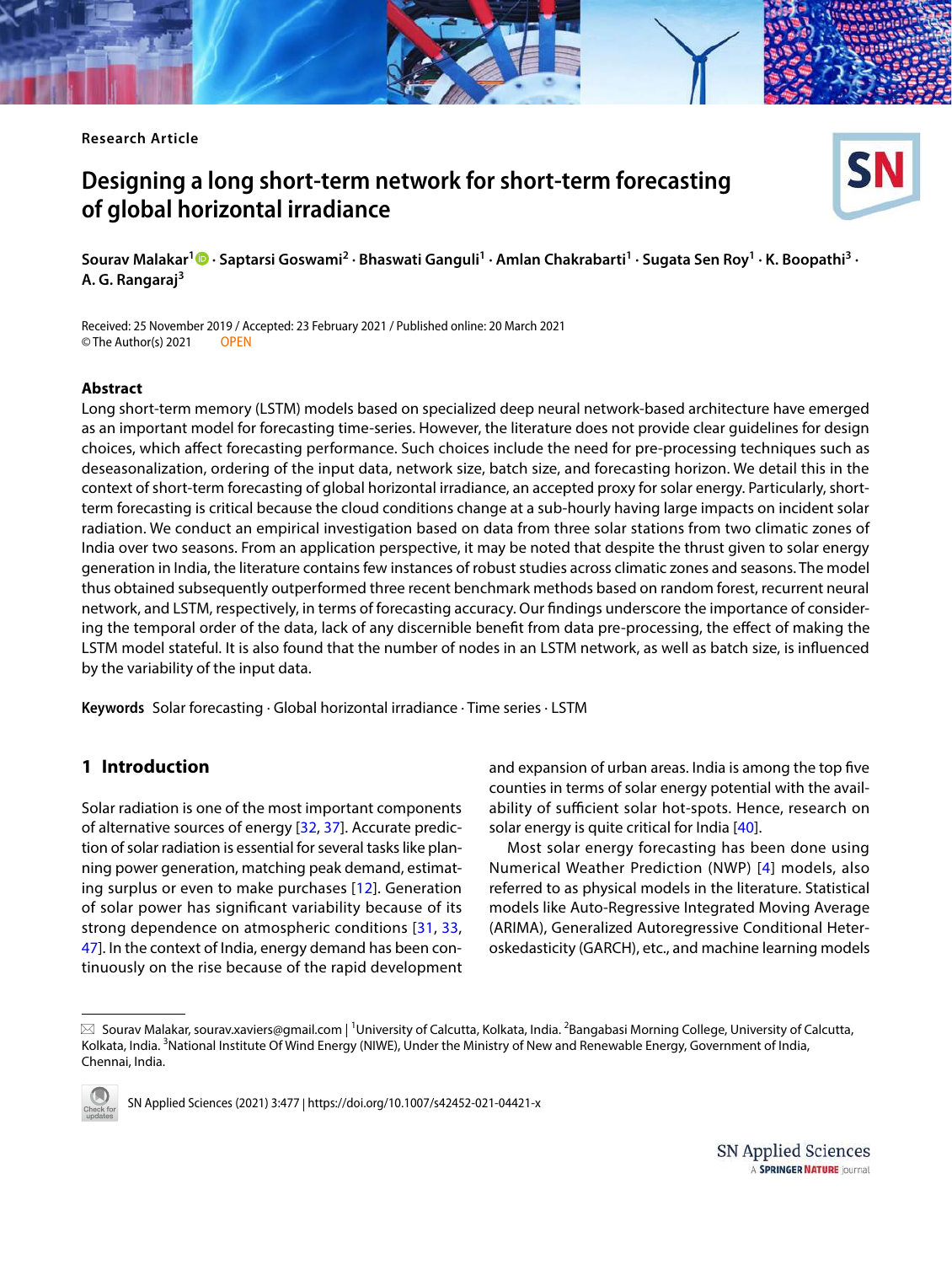like Support Vector Regression (SVR), Artificial Neural Network (ANN), etc., have also been used for prediction.

Currently, machine learning models have emerged as state-of-the-art solar forecasting models for one to few hours ahead of forecasting [\[47\]](#page-14-1). Presently, many of the studies report superior performance exhibited by deep learning models as compared to machine learning models for classification, regression, and time series forecasting [[3](#page-13-5)]. As noted by LeCun et al. [[25](#page-13-6)] in their seminal paper, that deep learning models were doing better than machine learning models in many application domains because of their superior capability of learning complex patterns from the raw data. LSTM is a deep learning-based model specially designed to handle sequence data. Some of the advantages of the LSTM are it can handle nonlinearity in data well [[24\]](#page-13-7), and it can memorize long temporal relationships in data, etc. Over the years, LSTM-based models have shown their efficacy across various application domains like language models [[9](#page-13-8), [46](#page-14-3)], speech [[49](#page-14-4)], weather forecasting [\[45\]](#page-14-5), traffic forecasting [[52](#page-14-6)], etc.

While LSTM models are considered state-of-the-art for forecasting in diverse application domains like anomaly detection [[10\]](#page-13-9), text classification [[6](#page-13-10)], malware classification [[20](#page-13-11)], the issue of representing the time-series does not seem to have a clear approach. Either the time-series data is represented in a (a) Supervised setup, where the previous time steps are considered to be independent of each other and are treated as separate features, or in a (b) Non-Supervised setup, where the ordering and time steps are given importance. Suppose we have a time-series of length **n** given by  $X_1, X_2, X_3, ..., X_n$ . A sequence,  $X_1, X_2, X_3, ...,$  $X_n$  is converted into the following representation, { $[X_1, X_2, \dots]$  $X_3, X_4$ ] [ $X_5$ ]}, {[ $X_2, X_3, X_4, X_5$ ] [ $X_6$ ]}, ..., {[ $X_{n-4}, X_{n-3}, X_{n-2}, X_{n-1}$ ]  $[X_n]$ , assuming a window of size four. The observations are separated by a comma and are enclosed by curly braces. Each observation consists of two parts, the input features and the output both enclosed by square brackets. It is to be noted, rather than using all the observations in a single go, it can be broken into windows as shown earlier. While finding the parameters of the network often rather than using all the windows, a subset of the windows is used. These subsets are called batches. In a Non-Supervised setup, there is a choice to maintain the temporal order in three ways a) Within the same window, b) Within the batch, and c) Between batches. In paper, [\[14\]](#page-13-12) and [\[50](#page-14-7)], the authors have treated the input features as independent of time.

Another important design issue is data pre-processing such as identification and removal of trend and seasonality. It is observed that some authors have made their data stationary before any model fitting [[3](#page-13-5), [13,](#page-13-13) [44](#page-14-8)], whereas some have not pre-processed the data [[38](#page-14-9)].

Hence, there is a general disagreement between design choices for an LSTM, such as preserving the temporal order of the data and the need for pre-processing. Apart from the above-mentioned two design issues, it is also perceived that a few other issues like the batch size, the prediction horizon, adjustments for inherent input data variability can impact model performance. In this paper, we consider the design questions enlisted below.

- Whether LSTM benefits from pre-processing steps such as seasonality removal.
- Whether to set up the problem as a Supervised or Non-Supervised problem and in the latter case, whether it is necessary to consider dependency among batches.
- How does the forecasting performance of an LSTM change with the increase in the prediction horizon, especially in context to the season?
- What is the effect of variability in input data on model complexity?

In this paper, we have attempted to investigate the abovelisted questions systematically in the context of short-term intra-day forecasting of GHI using LSTM. The major contributions of this paper are enlisted as follows.

- An empirical study has been conducted for three solar stations, two seasons, and two climatic zones in India. It may be noted that such a study is quite rare in India, despite its rich solar energy potential.
- The design questions enlisted have been empirically evaluated, and important recommendations like considering the temporal order of the data (Non-Supervised setup), no pre-processing, and preserving dependency between batches have been made.
- It has been established that the forecasting performance is dependent on batch size and variability of the input data.
- It has also been demonstrated that the number of nodes required by the LSTM network increases with an increase in the variability of the input data.
- The model obtained using these recommendations produces superior forecasting performance applying RF, RNN, and LSTM, respectively.

The rest of the paper is organized as follows. In Sect. [2,](#page-2-0) we have performed a detailed literature review of machine learning and deep learning for solar energy forecasting. The research efforts have been also categorized in terms of the length of the forecasting horizon. In Sect. [3,](#page-3-0) we have provided a brief outline of the LSTM architecture. In Sect. [4](#page-4-0), we have discussed the materials and methods employed in setting up the experiment. In Sect. [5,](#page-7-0) the results of the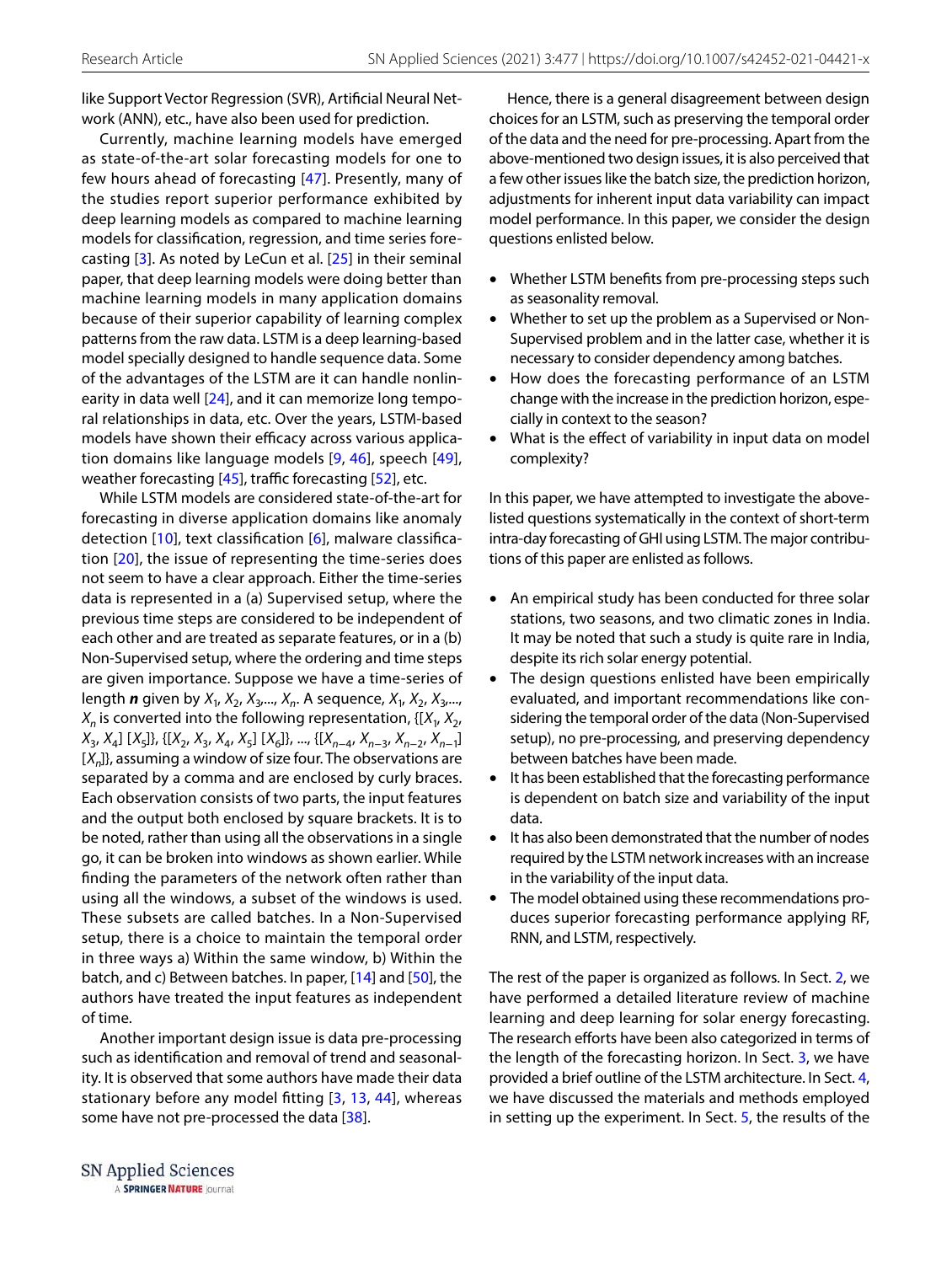forecasting models are presented along with a critical analysis. The paper concludes with a discussion in Sect. [6.](#page-12-0)

## <span id="page-2-0"></span>**2 Related work**

In this section, a brief overview of current research for the prediction of GHI has been presented. It may be noted that the approach of building physical models for estimating GHI using classical equations [\[27\]](#page-13-14) has not been included in the scope of the furnished review. There is also a conscious effort to include studies conducted in India. In Fig. [1,](#page-2-1) the research papers or articles have been categorized in terms of the type of the forecasting model, prediction on different lengths of forecast horizons, and the number of input variables of the model.

#### **2.1 Statistical and machine learning models**

Yang et al. [[51](#page-14-10)] have analyzed three approaches for one hour ahead solar irradiation forecasting based on the exponential smoothing technique (ETS) applied to cloud cover. Kashyap et al. [[21\]](#page-13-15) have proposed a model based on ANN to forecast GHI for a one-hour horizon. Feng et al. [\[11](#page-13-16)] have developed a one hour ahead GHI forecasting model using SVM classifier, with 9.75% nRMSE. Reikard et al. [[42\]](#page-14-11) have used their forecasting model for several horizons ranging from 15 minutes to three hours. They have reported that for a 15-minute horizon, the persistence model and regression model outperformed the frequency domain model. For a 45 minute horizon, the performance of the above three models was close. At the one-hour horizon, ARIMA achieved better accuracy when applied to the Clear Sky Index. For a two-hour horizon, the frequency domain model performed better than others. Finally, for a three-hour horizon, the performances of the frequencydomain approach and ARIMA were similar. Alfadda et al. [[2](#page-13-17)] have shown that a multi-layer perceptron (MLP) works better as compared to SVR, k-nearest neighbors (kNN), and decision tree regression for one hour ahead irradiation forecasting. Fouilloy et al. [[13\]](#page-13-13) have proposed a bagged regression tree and RF-based models to predict hourly GHI for 6 hours. Perveen et al. [\[35\]](#page-13-18) have proposed an adaptive neural fuzzy inference system (ANFIS)-based multivariate solar power forecasting model for different sky conditions for India. Benali et al. [\[5](#page-13-19)] demonstrated that RF performs best for predicting GHI, beam normal irradiation (BNI), and diffuse horizontal irradiation (DHI) for six hours ahead. Perveen et al. [[34\]](#page-13-20) have designed an ANFIS-based multivariate short-term solar power forecasting model for complex climatic conditions for India. Rana et al. [\[39\]](#page-14-12) have designed five minutes to three hours ahead univariate solar photovoltaic power forecasting model based on a unique re-sampling technique and have combined multiple RF models predictions for individual steps to design a single robust multi-steps ahead prediction model.

- It can be observed that in most of the studies  $[2, 5, 11, 1]$  $[2, 5, 11, 1]$  $[2, 5, 11, 1]$  $[2, 5, 11, 1]$  $[2, 5, 11, 1]$  $[2, 5, 11, 1]$  $[2, 5, 11, 1]$ [13](#page-13-13), [21](#page-13-15), [34](#page-13-20), [39](#page-14-12), [42](#page-14-11)], the authors have reported short-term forecasting models.
- Both univariate models [\[5](#page-13-19), [13,](#page-13-13) [39](#page-14-12), [42](#page-14-11), [51\]](#page-14-10), and multivariate models [[2,](#page-13-17) [21](#page-13-15), [34](#page-13-20), [35](#page-13-18)] have been used for solar energy forecasting.
- Up to 2015, the use of statistical-based approaches [[42](#page-14-11), [51\]](#page-14-10) was more.

<span id="page-2-1"></span>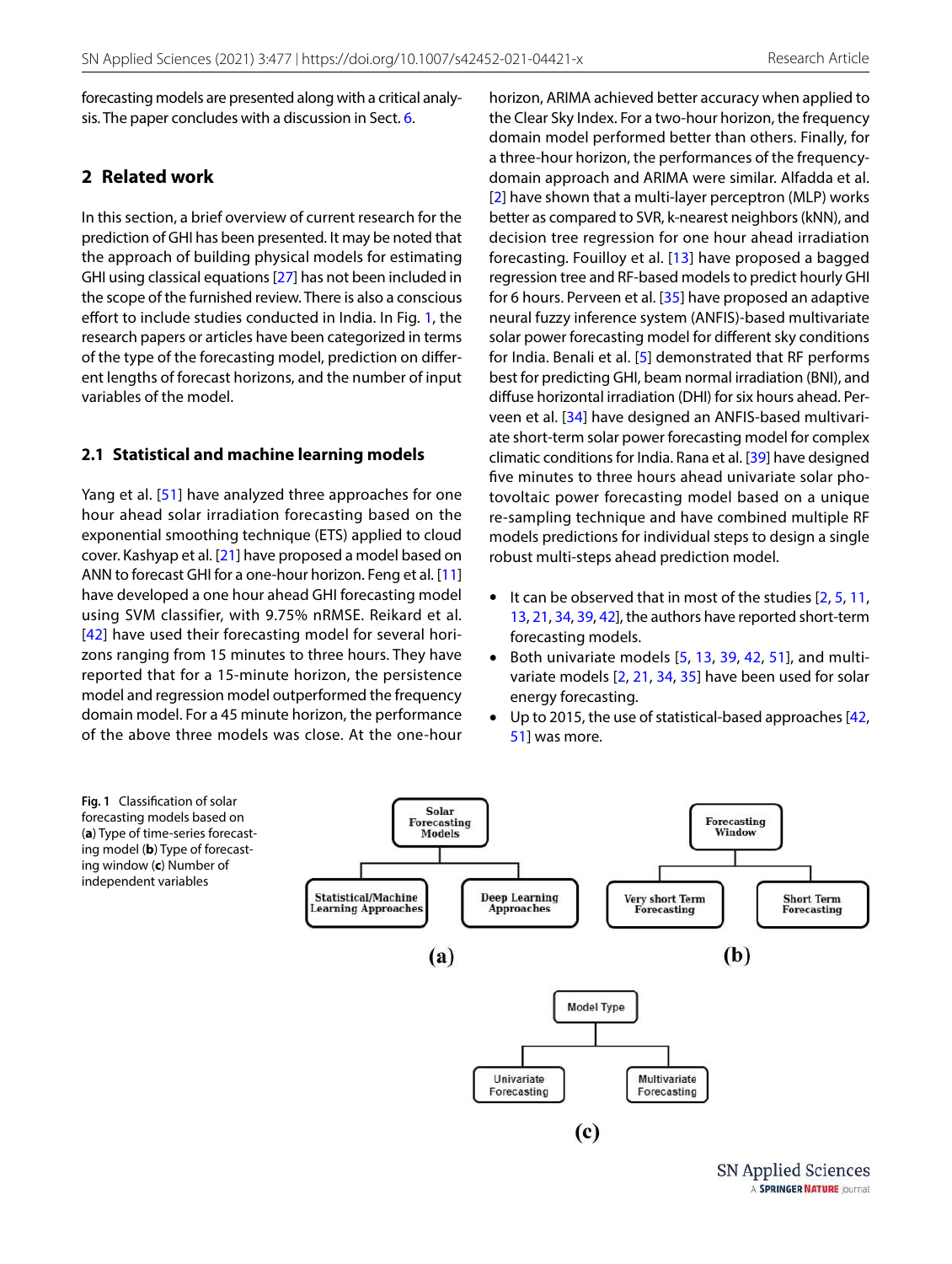• Ensemble-based approaches like RF models were being deployed, and they reported better results than contemporary models [[5,](#page-13-19) [13](#page-13-13), [39\]](#page-14-12).

## **2.2 Deep learning‑based models**

Ahmad et al. [[3](#page-13-5)] showed the efficacy of deep recurrent neural network-based models over other benchmark models when applied to solar energy data in Canada. Qing et al. [[38\]](#page-14-9) have achieved better results using LSTM as compared to neural networks using backpropagation. Caballero et al. [[7](#page-13-21)] have designed a forecasting model using LSTM to forecast solar irradiation for the window of five minutes. Mukherjee et al. [\[28\]](#page-13-22) have proposed an LSTM-based multivariate solar forecasting model for Kharagpur, India. Caldas et al. [\[8](#page-13-23)] have designed a hybrid forecasting model by considering solar energy data and sky images to predict for one to ten minutes ahead. Nikitidou et al. [[29](#page-13-24)] have designed a 15–240 mins ahead model for forecasting cloudiness. Ryu et al. [[43](#page-14-13)] have reported a forecasting model to forecast 5 to 20 mins ahead of using a convolutional neural network (CNN) based model on total sky images and lagged value of GHI. Abdel et al. [[1](#page-12-1)] have proposed a univariate photovoltaic power forecasting model for hourly data based on an LSTM-RNN while experimenting with five different model architectures. Li et al. [[26\]](#page-13-25) have reported that RNN-based solar power forecasting model has outperformed the persistence method, backpropagation neural network (BPNN), radial basis function (RBF) neural network, SVM, and LSTM. Huang et al. [[18](#page-13-26)] have proposed an hourly LSTM-MLP-based GHI forecasting model. Kumari et al. [[23](#page-13-27)] have designed an hourly GHI forecasting model using an ensemble approach. The extreme gradient boosting forest (XGBF) and deep neural networks (DNN) used as the base learners. Ridge regression is used to combine the predictions.

- It can be observed that the research has been conducted for both short-term forecasting [[7](#page-13-21), [8](#page-13-23), [42,](#page-14-11) [43](#page-14-13)], and very short-term forecasting [\[1,](#page-12-1) [11,](#page-13-16) [18,](#page-13-26) [23,](#page-13-27) [26,](#page-13-25) [29](#page-13-24), [48\]](#page-14-14).
- From 201[7](#page-13-21) to 2020, in many of the studies  $[1, 3, 7, 7]$  $[1, 3, 7, 7]$  $[1, 3, 7, 7]$  $[1, 3, 7, 7]$  $[1, 3, 7, 7]$ [26,](#page-13-25) [29\]](#page-13-24), the univariate forecasting models have been employed. It is also observed that LSTM models have been increasingly used for solar energy forecasting.

It can be observed that the literature for India is limited even though the country has rich solar potential. Most available papers [\[8,](#page-13-23) [18](#page-13-26), [26,](#page-13-25) [28](#page-13-22), [29,](#page-13-24) [43](#page-14-13)] consider prediction at a coarse time resolution or are limited to one geographical region or a particular solar power plant.

We have compared the performance of our proposed method with three recent methods for solar power forecasting. These include the RF and RNN of [[39\]](#page-14-12) and [[26](#page-13-25)] and the LSTM developed by [\[1\]](#page-12-1).

- In paper  $[39]$ , the authors have used the same algorithm repetitively for multi-step prediction and have tuned model hyperparameters such as the number of trees and splits using Grid Search with 10-fold crossvalidation.
- In paper [\[1\]](#page-12-1), the authors have used a specific LSTM architecture for univariate solar power forecasting.
- In paper  $[26]$  $[26]$ , the authors have reported RNN for inter and intra-day prediction.

## <span id="page-3-0"></span>**3 Deep learning sequence model and LSTM**

Feed forward neural network (FNN) is the most common type of deep learning architecture. It has demonstrated remarkable performance across application domains over traditional machine learning problems. However, one of the limitations of FNNs is their inability to handle sequence data like text, video, time-series, etc. The RNN with a memory component, where the current output is a function of current input as well as a previous step can handle this issue. Though RNN achieved reasonable success, one of the weaknesses later exposed was its inability to remember long-range dependency because of the vanishing gradient problems [\[16\]](#page-13-28).

LSTM was proposed by Hochreiter and Schmidhuber [[17\]](#page-13-29) and can address vanishing and exploding gradients [[16](#page-13-28), [36](#page-14-15)]. LSTM is specially designed to memorize very longterm temporal dependencies through memory cells containing several types of gates. Apart from that, LSTM can learn nonlinearity. Hereby, using a schematic diagram in Fig. [2](#page-4-1), the detailed architecture of a specific memory cell of LSTM is shown. The mathematical equations associated with different gates of the LSTM cell are discussed with the description of the gates.

Suppose at time t the current input is  $x_t$  and the previous hidden state is  $h_{t-1}$ , then the current hidden state  $h_t$ and the current cell state  $c_t$  are computed as follows:

- Forget gate( $f_t$ ) =  $\sigma(w_f[h_{t-1}, x_t] + b_f)$ : Depending on the current input  $x_t$  and previous hidden layer output  $h_{t-1}$ based on a sigmoid layer, forget gate produces either 0 or 1. If 1, memory information is retained, else discarded.
- Input gate( $i_t$ ) =  $\sigma(w_i[h_{t-1}, x_t] + b_i)$ : Input gate helps to decide on new information to be added to the current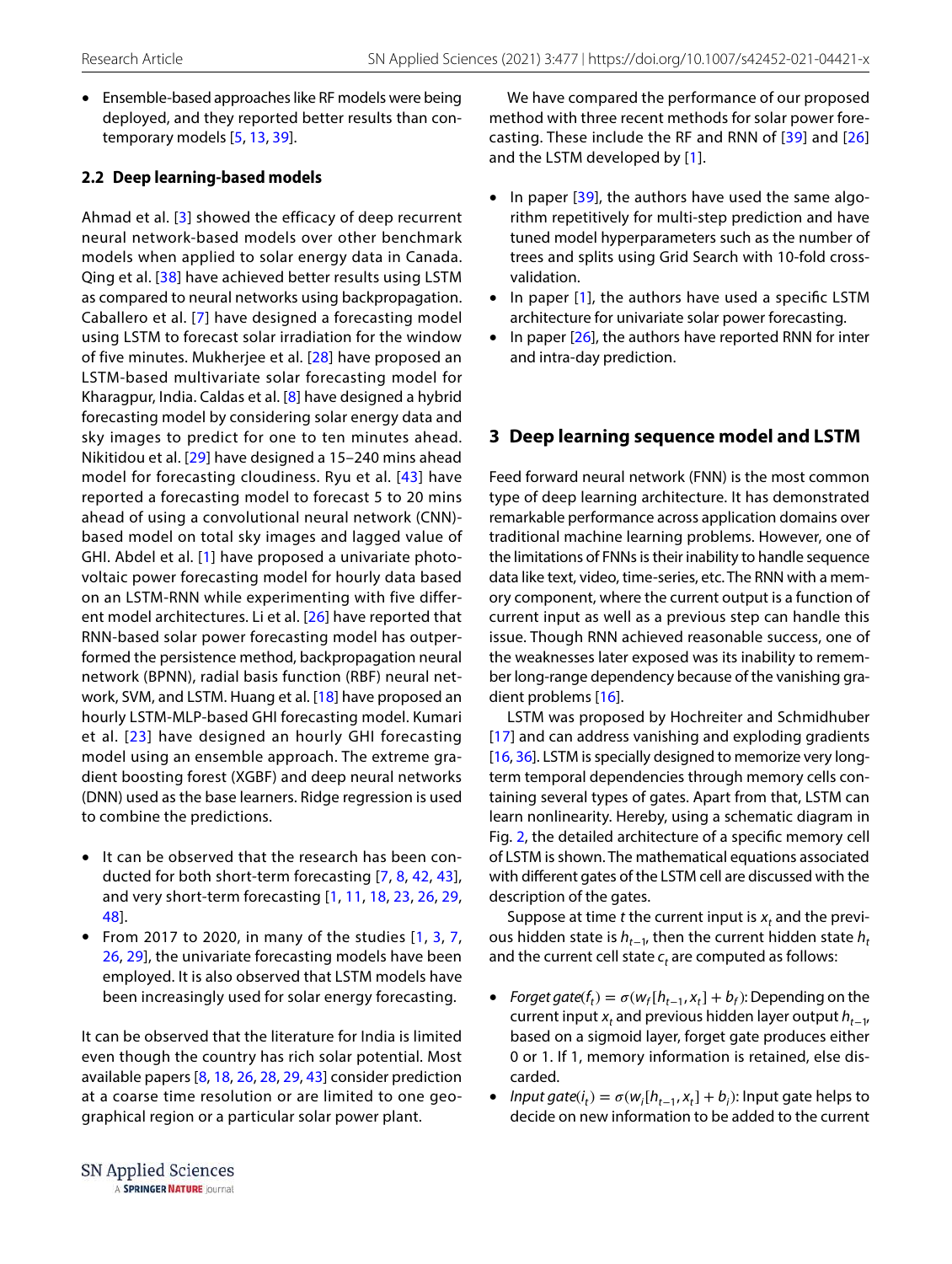<span id="page-4-1"></span>**Fig. 2** https://colah.github.io/ posts/2015-08-Understanding-LSTM [[30](#page-13-30)] Single memory cell architecture of LSTM



cell state based on new candidate values provided by c*̂*t .

- Cell state( $c_t$ ) = tanh( $w_c[h_{t-1}, x_t] + b_c$ ): The new cell state  $c_t$  depends on the previous cell state  $c_{t-1}$  and  $c_{t-1} * f_t$  is the fraction of the old cell state that will be discarded with the help of forget gate, while new information will be added through  $\hat{c}_t * i_t$ . The summation of these two simultaneous updates is the current cell state.
- Output gate( $o_t$ ) =  $\sigma(w_o[h_{t-1}, x_t] + b_o)$ : Long-term state output is determined based on a sigmoid activation function.
- Hidden state( $h_t$ ) =  $o_t * tanh(c_t)$ : Finally, the result of the output gate is multiplied with the cell state through tanh to compute the value of the current hidden state.

Here,  $w_f$ ,  $w_i$ ,  $w_c$ , and  $w_o$  are weight matrices.  $b_f$ ,  $b_i$ ,  $b_c$ , and  $b_o$  are the biases for individual gates.  $\sigma$  indicates a sigmoid activation function. \* stands for element wise multiplication, and + implies element wise addition.

• The LSTM model is trained by selecting a continuous portion or window from the input data. Instead of taking all such windows for training, often it is broken into batches.

on LSTM cels

- If the batches are considered independent of each other, then such a model is called a stateless model. While if batch to batch dependency is taken into account, then it is called a stateful model.
- Typically, when dealing with the sequence data, the hidden layer nodes are the LSTM cells. In Fig. [3](#page-4-2), a simple schematic diagram of a deep neural network is shown, whereas a basic building block in the hidden layers, the LSTM cells are used. The inputs and the outputs are denoted as  $[I_1, I_2, I_3, ..., I_n]$ , and  $[O_1, ..., O_n]$ , respectively.
- Like traditional neural network, gradient descent, and back-propagation are used to learn the parameters of the network. Some of the state-of-the-art optimizers are ADAM, RMSProp, Stochastic Gradient Descent, etc.

## <span id="page-4-0"></span>**4 Materials and methods**

This section has five subsections. In the first subsection, the source of the data, the extraction process, time-period, etc., have been outlined. In the second subsection, the pre-processing steps are described briefly. It is needed to understand how the design issue of pre-processing is investigated in this paper. In the third subsection, how the

<span id="page-4-2"></span>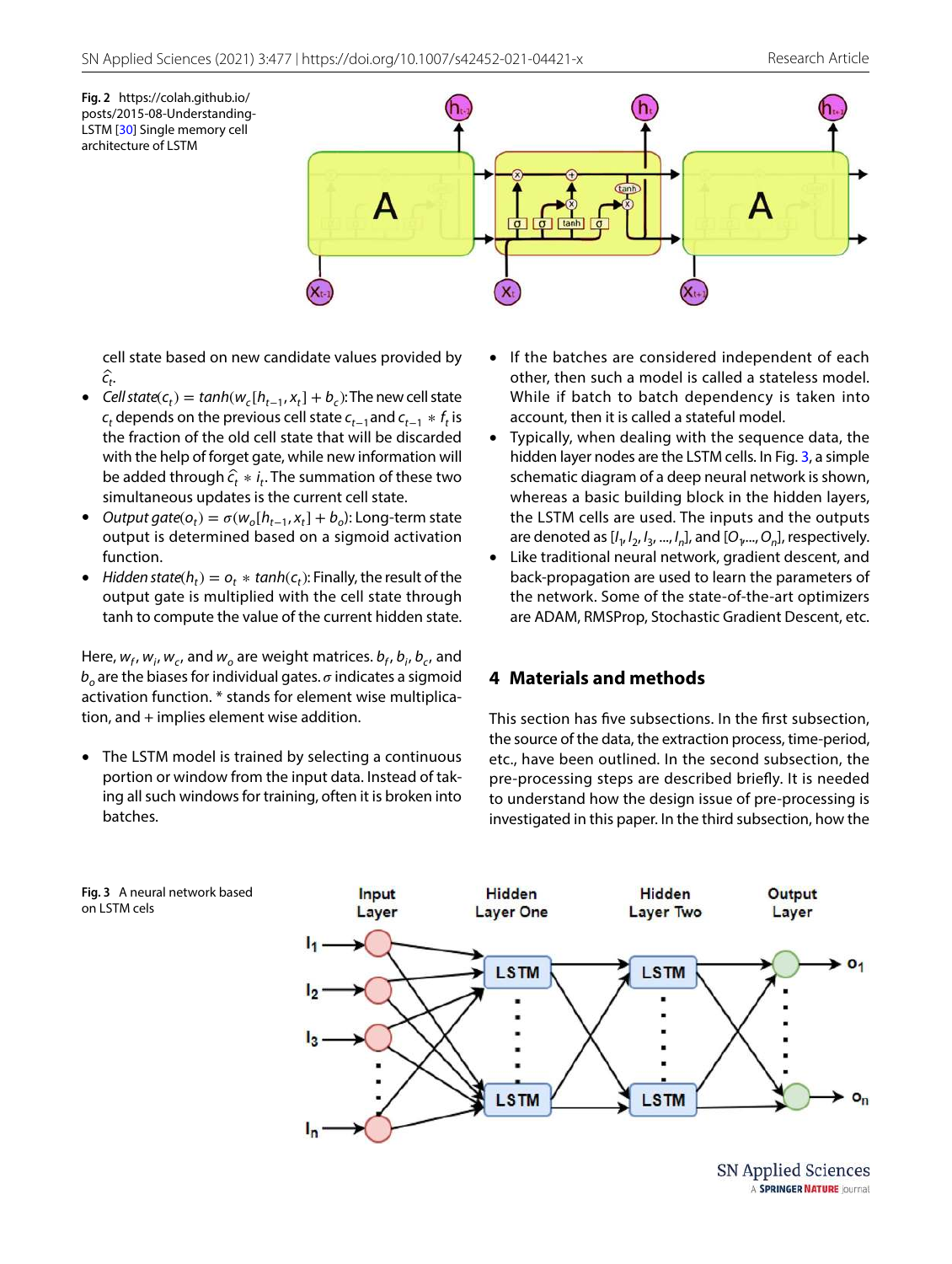design issue of temporal order (Supervised versus Non-Supervised) is set up for the experiment is elaborated. In the fourth subsection, the proposed LSTM-based architectures are discussed in detail. Finally, in the fifth subsection, for the evaluation of the forecasting model, different error metrics are furnished.

## **4.1 Data collection**

Indian Ministry of New and Renewable Energy (MNRE) in 2011 has initiated extensive solar and meteorological monitoring under the Solar Radiation Resource Assessment (SRRA) project [[22\]](#page-13-31). Indian climate is made up of four seasons namely Summer, Monsoon (rainy) season, Post-Monsoon, and Winter by the Indian Meteorological Department (IMD).

We have used the application programming interface (API) provided by the Center for Wind Energy Technology (C-WET) to crawl raw solar irradiation data for SRRA stations across India. In this paper, data for 2016 were used for two climatic zones (Hot and Dry and Hot and Humid), and three stations located at Chennai (Tamil Nadu), Howrah (West Bengal), and Ajmer (Rajasthan). Table [1](#page-5-0) describes the details of the solar stations, date range, number of data elements, etc. For each of the stations, we have chosen a month each from the rainy and winter seasons. Typically, the rainy season is known for its high variability in GHI compared to winter.

In Fig. [4](#page-5-1), the distribution and variability of GHI are illustrated for each station-season combination. The plot shows that the variability of GHI is higher for Howrah and Ajmer in the rainy season, whereas it is relatively lesser for the other cases. The box-plots also confirm the absence of any outliers. The data for Howrah in the rainy season are observed to be having maximum skew compared to other stations.

<span id="page-5-0"></span>**Table 1** Description of the data

| City    | Month    | Season | Period of data           | Number of<br>samples | Latitude | Longitude | Climatic zone |
|---------|----------|--------|--------------------------|----------------------|----------|-----------|---------------|
| Chennai | December | Winter | 01/12/2016 to 31/12/2016 | 44640                | 12.96N   | 80.22E    | Hot and humid |
| Howrah  | December | Winter | 01/12/2016 to 31/12/2016 | 44640                | 22.55N   | 88.31E    | Hot and humid |
| Ajmer   | January  | Winter | 01/01/2016 to 31/01/2016 | 44640                | 26.40N   | 74.66E    | Hot and dry   |
| Chennai | November | Rainy  | 01/11/2016 to 30/11/2016 | 43200                | 12.96N   | 80.22E    | Hot and humid |
| Howrah  | August   | Rainv  | 01/08/2016 to 31/08/2016 | 44640                | 22.55N   | 88.31E    | Hot and humid |
| Ajmer   | August   | Rainy  | 01/08/2016 to 31/08/2016 | 44640                | 26.40N   | 74.66E    | Hot and dry   |

<span id="page-5-1"></span>

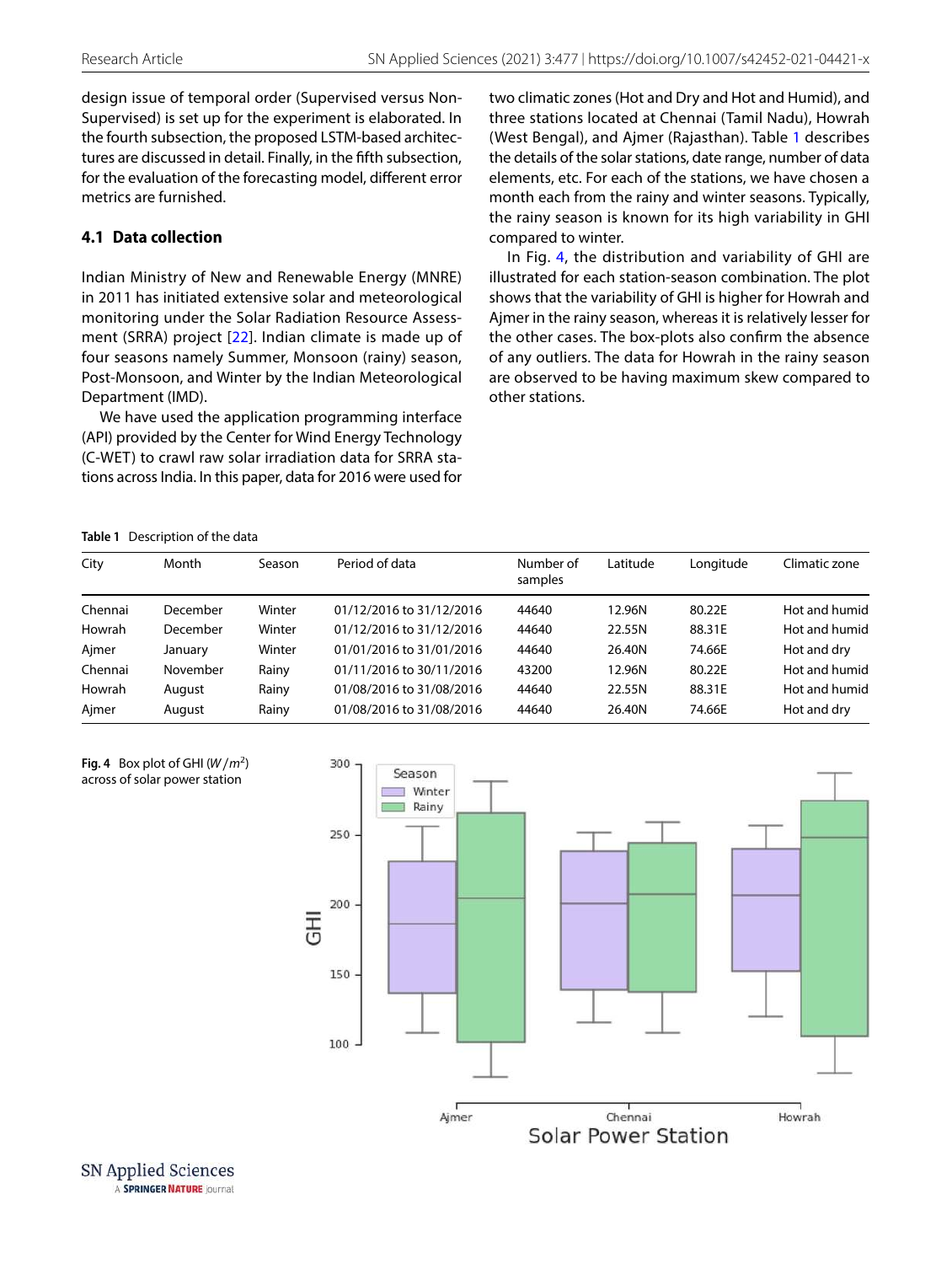#### **4.2 Data pre‑processing**

In the pre-processing, firstly, the night hours are removed [[19](#page-13-32)].

- As per standard practice for short-term solar forecasting, the resolution of GHI is converted from one minute into 5 mins [[39,](#page-14-12) [41](#page-14-16)].
- For each day, we have filtered the GHI between 7 AM to 7 PM. After removing the night hours, we have combined all days in a month to construct a single timeseries.
- The GHI values have been normalized to lie in [0, 1] using Eq. [1](#page-6-0).

$$
\widehat{GHI}_t = \frac{GHI_t - GHI_{min}}{GHI_{max} - GHI_{min}}
$$
\n(1)

In Eq. [1](#page-6-0),  $GH<sub>t</sub>$  is the GHI at time-step t,  $GH<sub>min</sub>$  is the minimum value of the population,  $GHI_{max}$  is the maximum value of the population, and  $\widehat{GH}_t$  is the normalized value of GHI at time-step t.

In some papers [\[44,](#page-14-8) [52\]](#page-14-6), the authors have removed the non-stationary part of the series before fitting the data into a deep learning model like LSTM. Our data display daily seasonality. Hence, we have deseasonalized it using the following algorithm.

```
Result: GHI.
GHI<sub>s</sub> = [];
interval = 144; //12 readings per hour multiplied by 12 hours.
i = 1:
for i = interval to length(Series) do
   diff = Series[i] - Series[i-interval];GHI<sub>s</sub>[j] = diff;j++;
end
               Algorithm 1: Series_to_Deseasonalize
```
<span id="page-6-1"></span>**Fig. 5** A schematic diagram of

a 3D array for LSTM

• Thus, from the ith observation, we have subtracted the  $(i - 144)$ <sup>th</sup> observation to remove day-wise seasonality and then appended it sequentially. Here,  $GHI<sub>s</sub>$  is the final series.

• The raw time-series and the pre-processed time-series are used as input to the LSTM network and compared.

#### **4.3 Supervised or non‑supervised learning**

In this section, we have outlined the experimental setup needed to investigate the design issue of whether to preserve the temporal dependency (Non-Supervised) or not (Supervised).

<span id="page-6-0"></span>For LSTM, the preparation of data is different than for traditional machine learning algorithms. The data should be formatted as a three-dimensional array, where the three dimensions are the size of the batch, number of time-steps (Window Size), and number of input features. In Fig. [5,](#page-6-1) the array is pictorially presented. The input features are denoted as Feature<sub>1</sub>, Feature<sub>2</sub>, Feature<sub>3</sub>, ..., and Feature<sub>n</sub>. The time-steps are represented as  $T_1$ ,  $T_2$ ,  $T_3$ ,..., and  $T_m$ .

- In the Supervised setup, the array size is taken as (72, 1, 30).
- In the Non-Supervised setup, the array size is taken as (72, 30, 1).

#### **4.4 LSTM architectures**

In this subsection, the details of LSTM networks are discussed.

• We have used a sequential model from the Keras Library [[15](#page-13-33)] to design four sequentially arranged layers including, an input layer, two LSTM hidden layers, and one output layer.

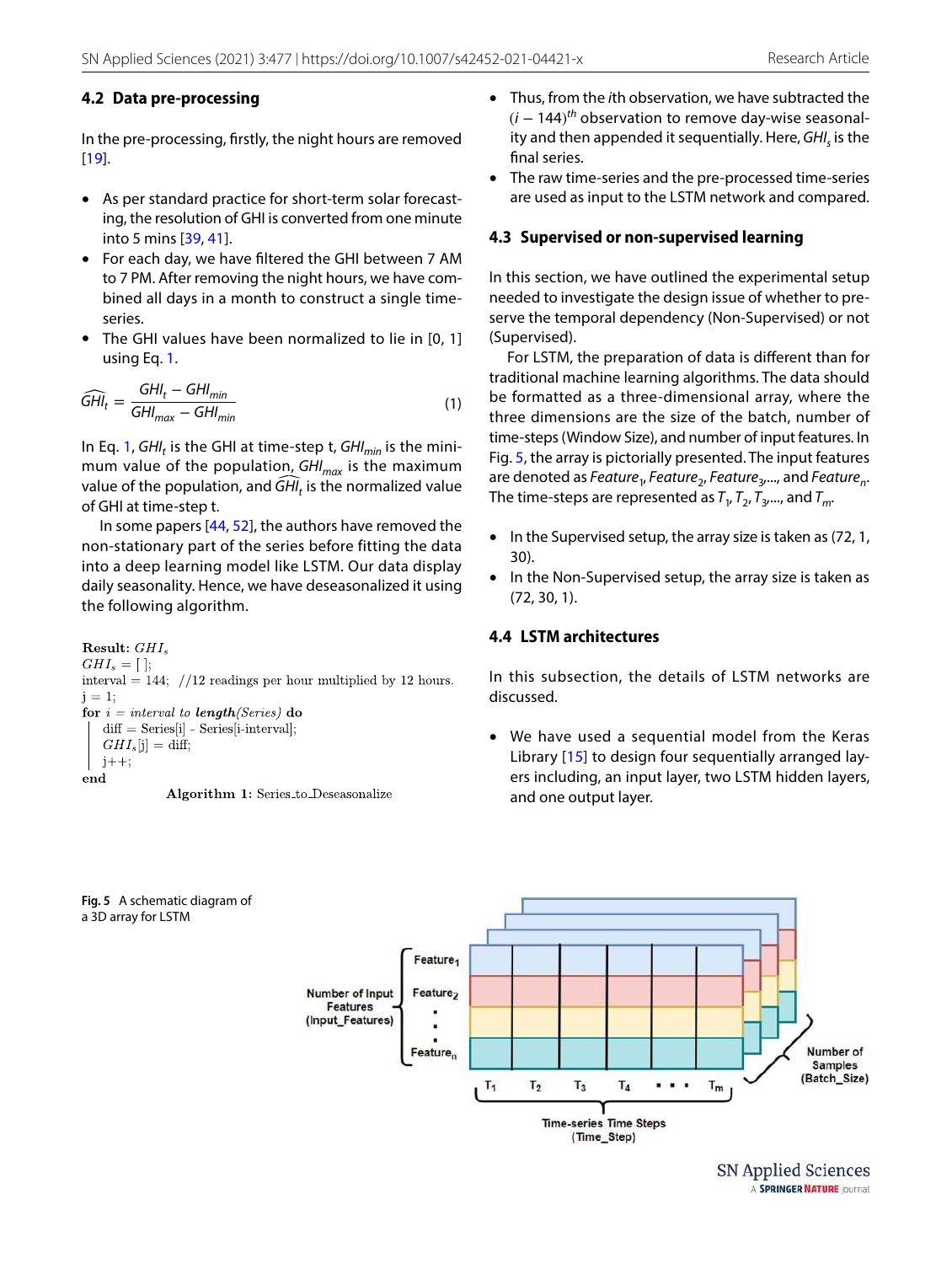| Models                        | Hyper-parameter         | Value                     |
|-------------------------------|-------------------------|---------------------------|
|                               | Number of hidden layers | 1, 2, 3                   |
|                               | Nodes in hidden layers  | 25, 50, 75, 100, 125, 150 |
| DSS-LSTM/<br><b>DSSL-LSTM</b> | Learning rate           | 0.1, 0.01, 0.001          |
|                               | Batch size              | 1, 9, 18, 36, 72          |
|                               | Epoch                   | 25, 50, 100, 200          |

#### <span id="page-7-1"></span>**Table 2** Hyper-parameters to optimize

- At each LSTM layer, the weights have been initialized with random weights using a normal distribution.
- We have stored the best forecasting model using the technique Callbacks provided by Keras. The last layer is a Dense layer with 20 nodes, where a forecasting window of 1 hour 40 minutes has been used.
- The hyper-parameters settings are presented in Table [2](#page-7-1). We have used Adam as the optimizer with a learning rate set to 0.01. Hyper-parameters like the number of epochs, number of layers, batch size, learning rate, and the number of nodes in each hidden layer has been optimized using the Random Search approach with 5-fold cross-validation with three repetitions of the process.
- Tanh activation has been used for each hidden layer.
- At the time of prediction, we have considered different specifications of a batch size such as 1, 9, 18, 36, and 72 to find the optimal choice.
- The stateful parameter is set to True and False alternatively to investigate the effect of preserving dependency between batches.

The stateful LSTM has been referred to as DSS-LSTM and stateless LSTM as DSSL-LSTM for subsequent discussions.

#### **4.5 Evaluation of forecasting model**

We have used three evaluation metrics namely root mean square error (RMSE), normalized root mean square error (nRMSE), and Explained Variance Score. The following equations are used for calculating the evaluating metrics.

$$
RMSE = \sqrt{\frac{\sum_{i=1}^{n} (GHI_t - \widehat{GHI_t})^2}{n}}
$$
 (2)

In Eq. [2,](#page-7-2)  $GHI_t$  is the tth actual value and the corresponding predicted value is  $\widehat{GH}_t$ . nRMSE can be a good measure of forecasting error when we want to forecast for multiple data-sets. It is defined as follows.

$$
\begin{matrix} \text{SN Applied Sciences} \\ \text{A SPRINGER NATUREJ \text{I} \text{O} \text{u} \text{m} \text{a} \end{matrix}
$$

<span id="page-7-5"></span>**Table 3** Comparison of stateful LSTM on raw and deseasonalized data

| Name of the<br>station |       | DSS-LSTM (Raw Data)               | DSS-LSTM (Pre-<br>processed Data) |                                    |
|------------------------|-------|-----------------------------------|-----------------------------------|------------------------------------|
|                        | nRMSE | Explained_Vari-<br>ance Score (%) | nRMSE                             | Explained<br>Variance<br>Score (%) |
| Chennai-Decem-<br>ber  | 0.023 | 99.84                             | 0.529                             | 77.21                              |
| Howrah-Decem-<br>ber   | 0.021 | 99.92                             | 0.670                             | 75.15                              |
| Ajmer-January          | 0.027 | 99.88                             | 0.235                             | 97.11                              |
| Chennai-Novem-<br>ber  | 0.021 | 99.86                             | 0.125                             | 79.28                              |
| Howrah-August          | 0.021 | 99.83                             | 0.078                             | 99.81                              |
| Aimer-August           | 0.022 | 99.82%                            | 0.102                             | 99.76%                             |

<span id="page-7-3"></span>
$$
nRMSE = \frac{RMSE}{\sigma}
$$
 (3)

<span id="page-7-4"></span>
$$
nRMSE(\%) = \frac{RMSE}{\sigma} \times 100
$$
 (4)

In Eqs. [3](#page-7-3) and  $4, \sigma$  $4, \sigma$  is the standard deviation of the actual values of GHI. Explained Variance Score is given in the below equation.

Explained Variance Score = 
$$
\frac{Var\{GHI - \widehat{GHI}\}}{Var\{GHI\}}
$$
 (5)

### <span id="page-7-0"></span>**5 Results**

This section has six subsections. In the first subsection, the performance of DSS-LSTM is evaluated on the raw and pre-processed time-series. In the second subsection, we have investigated whether to set up the time-series prediction problem as Supervised or Non-Supervised. In the third subsection, the effect of batch size is examined on the forecasting performance of DSS-LSTM. In the fourth subsection, the performance of DSS-LSTM is analyzed with different choices of prediction horizons. In the fifth subsection, the forecasting performance of DSS-LSTM is analyzed with the station-season specific variability of GHI. Finally, in the sixth subsection, the overall forecasting performance of DSS-LSTM is compared with the benchmark models.

#### <span id="page-7-2"></span>**5.1 Importance of data pre‑processing**

Table [3](#page-7-5) gives the overall forecasting accuracy in terms of nRMSE and the Explained Variance Score. It is observed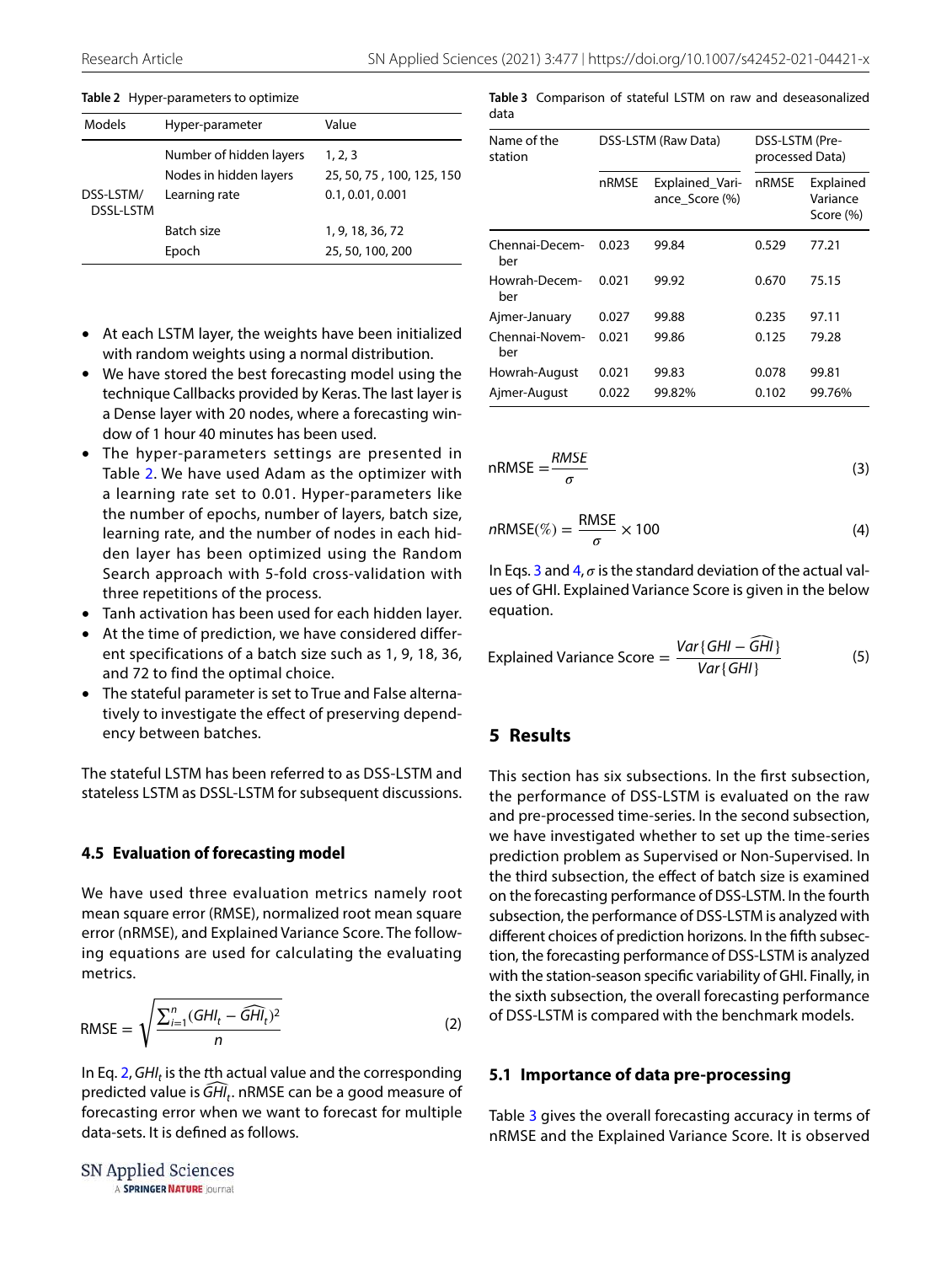that DSS-LSTM has a better nRMSE score if it is dealing with raw time-series. It is found that with raw data and under all climatic conditions, DSS-LSTM better captures data variability. For data-sets corresponding to Howrah-Winter, Chennai-Rainy, and Chennai-Winter, the model is capable of explaining 20-24% more variability in terms of Explained Variance Score as compared to when the data are pre-processed.

#### **5.2 Supervised or non‑supervised?**

Here, we have presented the comparison between SVR (Supervised), Stateless LSTM (Non-Supervised within a batch), and Stateful LSTM (Non-Supervised across batches).

Figure [6](#page-8-0) compares the RMSE scores for 20 steps ahead prediction of GHI. We have observed that,



<span id="page-8-0"></span>**Fig. 6** RMSE for 20 steps ahead prediction of GHI ( $W/m^2$ )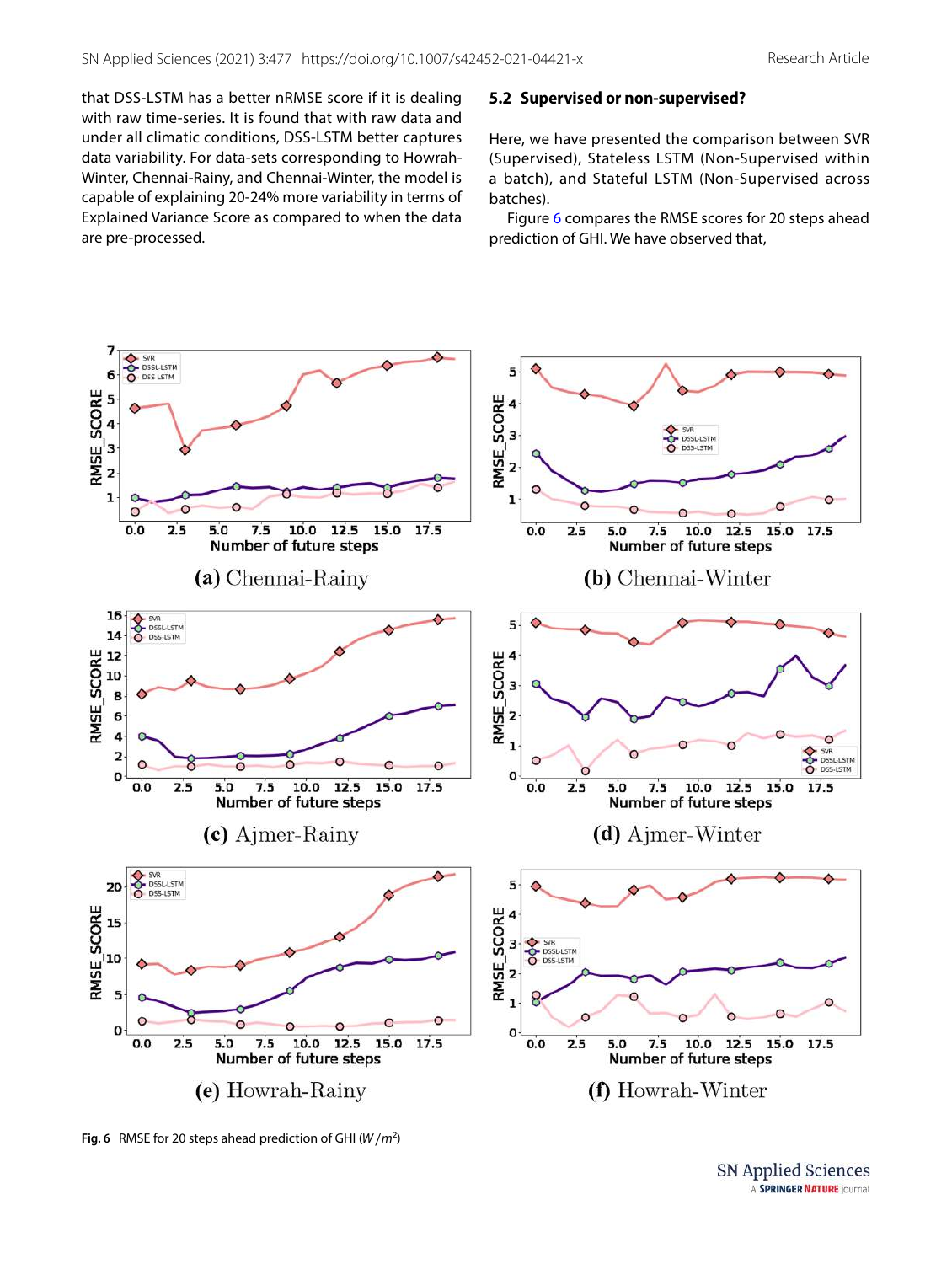

<span id="page-9-1"></span>Fig. 7 Forecasting of GHI  $(W/m^2)$ 

<span id="page-9-0"></span>**Table 4** Comparison of DSS-LSTM with DSSL-LSTM and SVR on overall nRMSE-Score

| Name of the Station | Supervised |                  | Non-Supervised  |  |  |
|---------------------|------------|------------------|-----------------|--|--|
|                     | <b>SVR</b> | <b>DSSL-LSTM</b> | <b>DSS-LSTM</b> |  |  |
| Chennai-Winter      | 0.148      | 0.056            | 0.023           |  |  |
| Howrah-Winter       | 0.183      | 0.075            | 0.021           |  |  |
| Ajmer-Winter        | 0.155      | 0.088            | 0.027           |  |  |
| Chennai-Rainy       | 0.170      | 0.043            | 0.021           |  |  |
| Howrah-Rainy        | 0.289      | 0.149            | 0.021           |  |  |
| Ajmer-Rainy         | 0.223      | 0.081            | 0.022           |  |  |

**SN Applied Sciences** 

A SPRINGER NATURE journal

- For all climatic zones, the performance of DSS-LSTM is more stable.
- SVR produced notably higher RMSE scores.
- In the rainy season, when the variability of GHI is high, DSS-LSTM has outperformed other models.
- For both climatic zones, LSTM (stateful) outperformed LSTM (stateless).

In Table [4](#page-9-0), we have observed that, for all climatic zones, the Non-Supervised approach outperformed the Supervised approach. Figure [7](#page-9-1) shows forecasted GHI for the test set. For all climatic conditions, the DSS-LSTM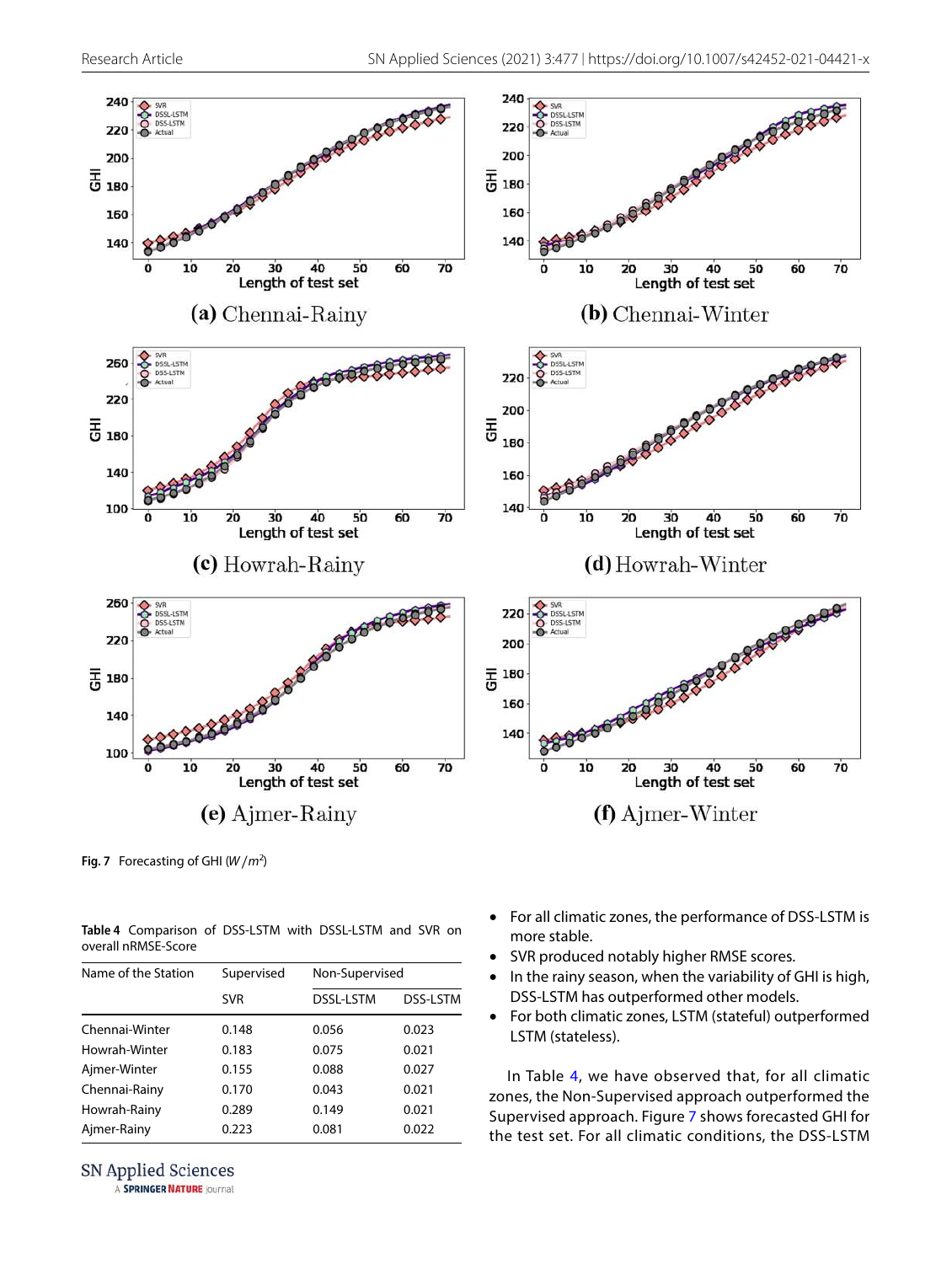#### <span id="page-10-0"></span>**Table 5** Comparison of different batch size on nRMSE score

| Name of the Station |       | Batch size |       |       |       |  |  |  |
|---------------------|-------|------------|-------|-------|-------|--|--|--|
|                     | (1)   | (9)        | (18)  | (36)  | (72)  |  |  |  |
| Chennai-Winter      | 0.029 | 0.025      | 0.025 | 0.030 | 0.023 |  |  |  |
| Howrah-Winter       | 0.029 | 0.029      | 0.029 | 0.029 | 0.021 |  |  |  |
| Ajmer-Winter        | 0.034 | 0.034      | 0.034 | 0.034 | 0.027 |  |  |  |
| Chennai-Rainy       | 0.039 | 0.033      | 0.031 | 0.032 | 0.021 |  |  |  |
| Howrah-Rainy        | 0.033 | 0.026      | 0.025 | 0.021 | 0.021 |  |  |  |
| Ajmer-Rainy         | 0.033 | 0.026      | 0.025 | 0.022 | 0.022 |  |  |  |

has outperformed other models. In all the cases, SVR has produced the worst predictions.

#### **5.3 Effect of batch size**

The test set has been split using alternative batch sizes of 1, 9, 18, 36, and 72. Table [5](#page-10-0) compares the corresponding nRMSEs. Compared to a batch size of 9, 18, and 36, a batch size of 72 has produced approximately 28.64%, 25.50%, and 24.47% better nRMSE.

As illustrated in Fig. [8,](#page-10-1)

<span id="page-10-1"></span>**Fig. 8** Batch size is compared in terms of forecasting perfor-

mance (nRMSE)

• For Chennai-Winter, Howrah-Winter, Ajmer-Winter, and Chennai-Rainy having the lower variability of GHI, as we increase batch size, the nRMSE increases and we get the best nRMSE for a batch size of 72.

• However, in the case of Howrah-Rainy and Ajmer-Rainy having higher variability in GHI, the nRMSE increases as we increase batch size, but saturates for a batch size of 36.

Hence, the above discussion suggests that in the case of solar forecasting, for stations with high variability of GHI, smaller batch size is recommended for LSTM. However, for stations with lower variability of GHI, a bigger batch size will give better forecasting performance.

#### **5.4 Prediction horizon**

Table [6](#page-10-2) shows nRMSE scores for alternative prediction horizons, and we have observed that the best results are obtained for 20 steps ahead prediction. The network structure of 20 steps used to forecast other forecasting horizons as well, such as 25 (2 hours 5 minutes) and 30 steps (2 hours 30 minutes). Increasing the prediction horizon from 20 to 25 and 20 to 30 increases the nRMSE by 16.72% and 31.88%, respectively. It may, however, be noted that for the rainy season during which GHI is more variable, the effect of increasing the prediction horizon on forecasting accuracy is larger.



<span id="page-10-2"></span>

| Table 6 Performance of      |
|-----------------------------|
| stateful LSTM for different |
| prediction horizons         |

| Name of the Station | nRMSE score |              |                 |              |                 |  |  |  |  |
|---------------------|-------------|--------------|-----------------|--------------|-----------------|--|--|--|--|
|                     | (20 steps)  | $(25$ steps) | (% of increase) | $(30$ steps) | (% of increase) |  |  |  |  |
| Chennai-Winter      | 0.023       | 0.026        | 13.04           | 0.027        | 17.39           |  |  |  |  |
| Howrah-Winter       | 0.021       | 0.022        | 4.76            | 0.022        | 4.76            |  |  |  |  |
| Ajmer-Winter        | 0.027       | 0.029        | 7.40            | 0.032        | 18.51           |  |  |  |  |
| Chennai-Rainy       | 0.021       | 0.026        | 23.80           | 0.029        | 38.09           |  |  |  |  |
| Howrah-Rainy        | 0.021       | 0.027        | 28.57           | 0.037        | 76.19           |  |  |  |  |
| Ajmer-Rainy         | 0.022       | 0.027        | 22.72           | 0.030        | 36.36           |  |  |  |  |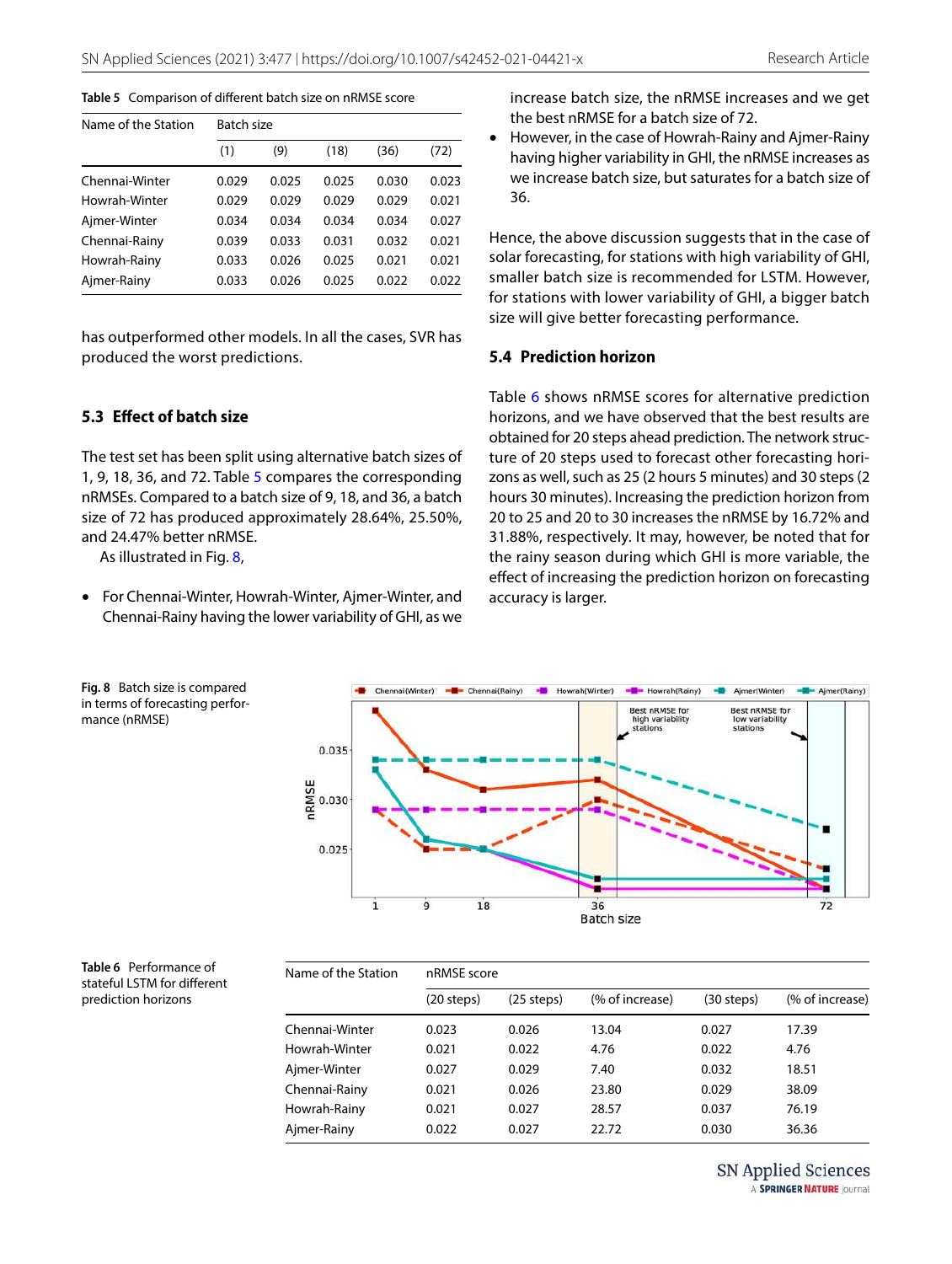## **5.5 Input variability vs Network complexity**

Here, the complexity of the DSS-LSTM models measured in terms of the number of hidden layer nodes is analyzed in context to variability in GHI. Out of the six input conditions Howrah-Rainy and Ajmer-Rainy exhibit maximum variability in terms of GHI. To perform this analysis, we have increased the number of hidden layers from 25 to 150, with a step size of 25.

As illustrated in Table [7](#page-11-0) and Fig. [9](#page-11-1),

- The example cases of Chennai-Winter, Howrah-Winter, Ajmer-Winter, and Chennai-Rainy having the lower input variability need fifty nodes for optimal performance measured in terms of nRMSE.
- However, for example, cases of Howrah-Rainy and Ajmer-Rainy having higher variability in GHI need hundred nodes for giving optimal performance measured in terms of nRMSE.

This supports the existing knowledge that higher variability in solar data needs more model parameters or nodes to achieve an adequate forecasting performance.

<span id="page-11-0"></span>**Table 7** Network complexity of DSS-LSTM is compared against the station wise variability of GHI  $(W/m^2)$ 

| Name of the Station<br>nRMSE for different hidden nodes |       |       |       | Optimal nodes | Variability of<br>GHI $(W/m^2)$ |       |     |       |
|---------------------------------------------------------|-------|-------|-------|---------------|---------------------------------|-------|-----|-------|
|                                                         | 25    | 50    | 75    | 100           | 125                             | 150   |     |       |
| Chennai-Winter                                          | 0.028 | 0.023 | 0.024 | 0.026         | 0.026                           | 0.028 | 50  | 48.26 |
| Howrah-Winter                                           | 0.032 | 0.021 | 0.023 | 0.023         | 0.025                           | 0.027 | 50  | 45.16 |
| Ajmer-Winter                                            | 0.035 | 0.027 | 0.028 | 0.029         | 0.031                           | 0.032 | 50  | 47.64 |
| Chennai-Rainy                                           | 0.028 | 0.021 | 0.022 | 0.023         | 0.024                           | 0.025 | 50  | 51.88 |
| Howrah-Rainy                                            | 0.026 | 0.024 | 0.022 | 0.021         | 0.023                           | 0.025 | 100 | 80.21 |
| Ajmer-Rainy                                             | 0.031 | 0.026 | 0.023 | 0.022         | 0.022                           | 0.024 | 100 | 78.32 |

The bold notations are used to depict the minimum nRMSE scores for an optimal number of nodes in the hidden layers of the network (Network complexity)



<span id="page-11-1"></span>**Fig. 9** Network complexity is compared in terms of forecasting performance (nRMSE)

<span id="page-11-2"></span>**Table 8** Comparison of DSS-LSTM with current approaches on overall nRMSE-Score ( $W/m^2$ )

| Name of the station | Abdel et al. [1] | Li et al. $[26]$ | Rana et al. [39] | DSS-LSTM <sup>*</sup> |
|---------------------|------------------|------------------|------------------|-----------------------|
| Chennai-Winter      | 0.027            | 0.024            | 0.130            | 0.023                 |
| Howrah-Winter       | 0.026            | 0.063            | 0.157            | 0.021                 |
| Ajmer-Winter        | 0.057            | 0.068            | 0.057            | 0.027                 |
| Chennai-Rainy       | 0.086            | 0.039            | 0.121            | 0.021                 |
| Howrah-Rainy        | 0.102            | 0.198            | 0.166            | 0.021                 |
| Ajmer-Rainy         | 0.111            | 0.171            | 0.131            | 0.022                 |
| Overall nRMSE       | 0.068            | 0.099            | 0.127            | 0.022                 |
| Mean Rank           | 2.416            | 3.083            | 3.500            | 1.000                 |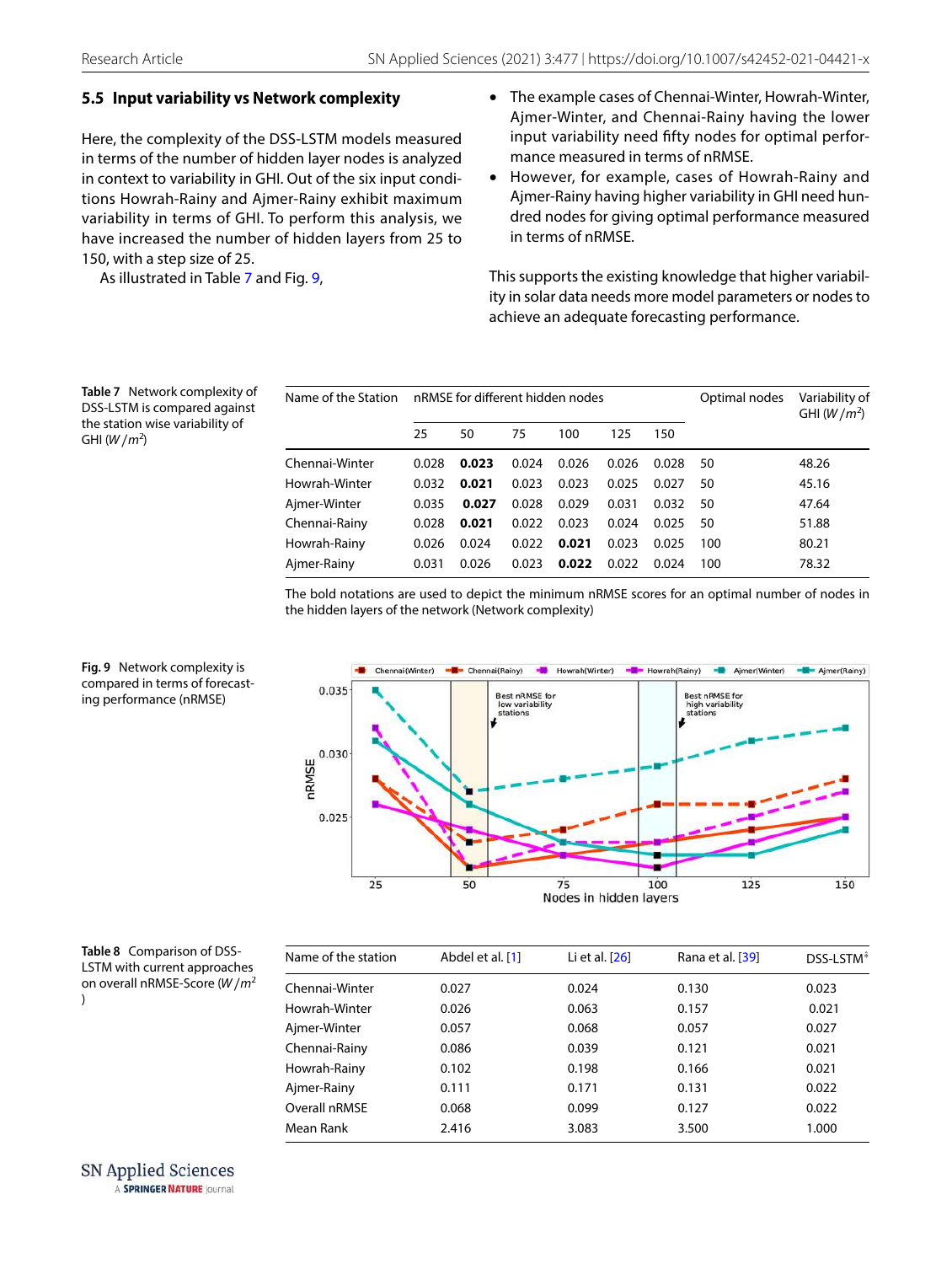#### **5.6 Comparison to other prediction approaches**

In Table [8](#page-11-2), the overall prediction performance of DSS-LSTM has been compared to the prediction performance of the methods suggested by Rana et al. [[39](#page-14-12)], Abdel et al. [\[1](#page-12-1)], and Li et al. [[26](#page-13-25)]. It has been observed that DSS-LSTM has produced a lower nRMSE score for all of the station-season combinations. For all data-sets, Abdel et al. [[1\]](#page-12-1), Li et al. [\[26](#page-13-25)], and Rana et al. [[39\]](#page-14-12) produced higher nRMSE compared to DSS-LSTM. Also, DSS-LSTM has achieved lowest mean rank compared to others.

In paper [\[13\]](#page-13-13), it has been observed that for forecasting solar irradiation 1–6 h ahead, locations with less variability of solar irradiation, ARIMA, and MLP performed better with nRMSE score varying from 18.35% to 33.69% and from 18.26% to 33.84%. On the other side, the locations with high variability of solar irradiation, Bagged Regression Tree, and RF have performed better with nRMSE scores varying from 28.80% to 47.52% and from 28.76% to 48.34%. In paper [[11](#page-13-16)], the authors have reported with overall 9.75% of nRMSE score. In our work, DSS-LSTM has achieved 2.25% of nRMSE. Therefore, the result shows that DSS-LSTM produces better or very competitive results over the papers [[11](#page-13-16), [13](#page-13-13)] with a substantially lower value of nRMSE.

## <span id="page-12-0"></span>**6 Conclusion**

A stable short-term forecasting model for solar energy generation is critical as there is a lot of variance due to the subhourly cloud phenomenon. The proposed LSTM network model is designed to be part of a grid integration software platform that produces 25 and 30 steps ahead reliable forecasts for grid operators and other stakeholders to use in the energy management system. In our current work, we have performed an empirical investigation based on data from three solar stations from two climatic zones of India over two seasons for intra-hour short-term solar forecasting using the LSTM network. Some of our key recommendations for a better LSTM design from our study are as follows:

- Pre-processing Using raw data in the case of solar forecasting, LSTM has been able to capture the average variability in predictions by 99% in terms of Explained Variability Score. In comparison, the average variability explained by LSTM applied to pre-processed data is 88%. Thus, we do not need to pre-process data to remove seasonality.
- Supervised or Non-Supervised LSTM has performed better when we have preserved the order of the input data. Further to that, stateful LSTMs have produced better performance compared to the stateless LSTM.
- Batch Size It has been observed that the nRMSE decreases as we increase the batch size for stations with low variability in GHI, whereas, for the two stations where variability is high, the nRMSE decreases then saturates at a batch size of 36.
- Effect of prediction horizon For winter data, 25 and 30 steps ahead prediction leads to nRMSE increase by 8.40% and 13.55% as compared to 20 steps ahead prediction for the DSS-LSTM. For the rainy season, the nRMSE of DSS-LSTM has correspondingly increased by 25.03% and 50.21%.
- Input data variability and model complexity It has been observed that input data variability and model complexity are associated. Howrah-Rainy, Ajmer-Rainy need twice the number of nodes compared with the other four station-season combinations because of the variability in GHI.
- Comparison to existing methods DSS-LSTM has outperformed Rana et al. [\[39](#page-14-12)], Abdel et al. [[1\]](#page-12-1), and Li et al. [\[26](#page-13-25)] by 52.20%, 15.83%, and 36.09% as measured by nRMSE. This model is also better in terms of mean rank.

For identifying a better design of LSTM networks, this work can be extended by including more input variables, including solar stations from other climatic zones.

**Acknowledgements** This article results from the Indo-USA collaborative project, LISA 2020 between the University of Calcutta, India, and the University of Colorado, USA, and the research is supported by the National Institute of Wind Energy (NIWE) and Technical Education Quality Improvement Programme (TEQIP).

## **Compliance with ethical standards**

**Conflict of interest** On behalf of all authors, the corresponding author states that there is no conflict of interest.

**Open Access** This article is licensed under a Creative Commons Attribution 4.0 International License, which permits use, sharing, adaptation, distribution and reproduction in any medium or format, as long as you give appropriate credit to the original author(s) and the source, provide a link to the Creative Commons licence, and indicate if changes were made. The images or other third party material in this article are included in the article's Creative Commons licence, unless indicated otherwise in a credit line to the material. If material is not included in the article's Creative Commons licence and your intended use is not permitted by statutory regulation or exceeds the permitted use, you will need to obtain permission directly from the copyright holder. To view a copy of this licence, visit http://creativecommons. org/licenses/by/4.0/.

## **References**

<span id="page-12-1"></span> 1. Abdel-Nasser M, Mahmoud K (2019) Accurate photovoltaic power forecasting models using deep lstm-rnn.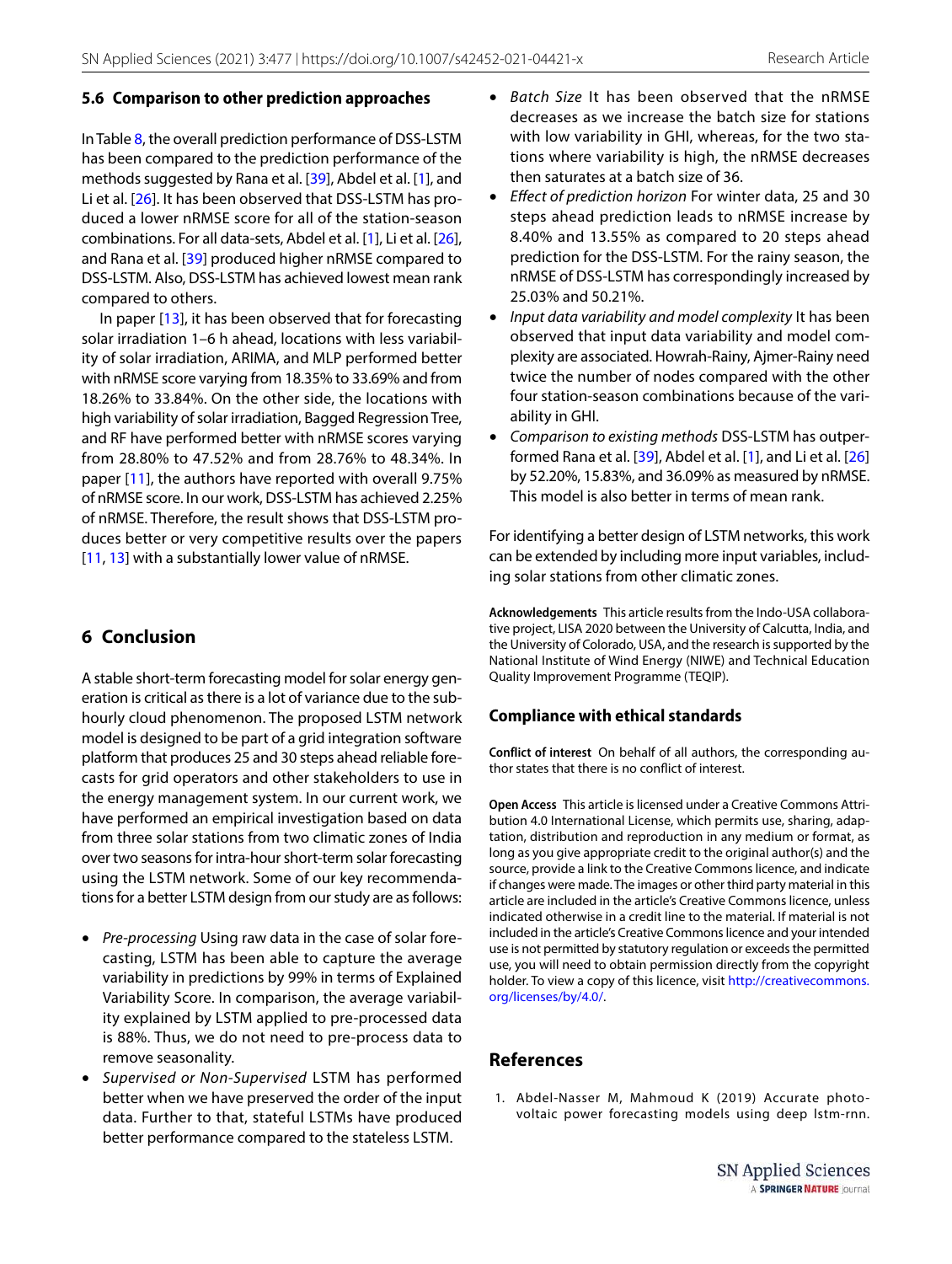Neural Comput Appl 31(7):2727–2740. [https:// doi. org/ 10. 1007/](https://doi.org/10.1007/s00521-017-3225-z) s00521-017-3225-z

- <span id="page-13-17"></span> 2. Alfadda A, Rahman S, Pipattanasomporn M (2018) Solar irradiance forecast using aerosols measurements: a data driven approach. Solar Energy 170:924-939. https://doi.org/10.1016/j. solener. 2018. 05.089
- <span id="page-13-5"></span> 3. Alzahrani A, Shamsi P, Dagli C, Ferdowsi M (2017) Solar irradiance forecasting using deep neural networks. Proc Comput Sci 114:304–313. [https:// doi. org/ 10. 1016/j. procs. 2017. 09. 045](https://doi.org/10.1016/j.procs.2017.09.045)
- <span id="page-13-4"></span> 4. Bauer P, Thorpe A, Brunet G (2015) The quiet revolution of numerical weather prediction. Nature 525(7567):47–55. [https://](https://doi.org/10.1038/nature14956) doi.org/10.1038/nature14956
- <span id="page-13-19"></span> 5. Benali L, Notton G, Fouilloy A, Voyant C, Dizene R (2019) Solar radiation forecasting using artificial neural network and random forest methods: application to normal beam, horizontal diffuse and global components. Renew Energy 132:871–884. [https://](https://doi.org/10.1016/j.renene.2018.08.044) [doi. org/ 10. 1016/j. renene. 2018. 08. 044](https://doi.org/10.1016/j.renene.2018.08.044)
- <span id="page-13-10"></span> 6. Borna K, Ghanbari R (2019) Hierarchical lstm network for text classification. SN Appl Sci 1(9):1124. https://doi.org/10.1007/ s42452-019-1165-1
- <span id="page-13-21"></span> 7. Caballero R, Zarzalejo LF, Otero Á, Piñuel L, Wilbert S (2018) Short term cloud nowcasting for a solar power plant based on irradiance historical data. J Comput Sci Technol. https://doi.org/10. 24215/16666038.18.e21
- <span id="page-13-23"></span> 8. Caldas M, Alonso-Suárez R (2019) Very short-term solar irradiance forecast using all-sky imaging and real-time irradiance measurements. Renew Energy 143:1643-1658. https://doi.org/ [10. 1016/j. renene. 2019. 05. 069](https://doi.org/10.1016/j.renene.2019.05.069)
- <span id="page-13-8"></span> 9. Chiu JP, Nichols E (2016) Named entity recognition with bidirectional lstm-cnns. Trans Assoc Comput Linguist 4:357–370. https://doi.org/10.1162/tacl\_a\_00104
- <span id="page-13-9"></span> 10. Ding N, Ma H, Gao H, Ma Y, Tan G (2019) Real-time anomaly detection based on long short-term memory and gaussian mixture model. Comput Electr Eng 79:106458. https://doi.org/ [10. 1016/j. compe leceng. 2019. 106458](https://doi.org/10.1016/j.compeleceng.2019.106458)
- <span id="page-13-16"></span> 11. Feng C, Cui M, Lee M, Zhang J, Hodge BM, Lu S, Hamann HF (2017) Short-term global horizontal irradiance forecasting based on sky imaging and pattern recognition. In: 2017 IEEE Power & Energy Society General Meeting, IEEE, pp 1-5. https://doi.org/ 10.1109/PESGM.2017.8274480
- <span id="page-13-1"></span> 12. Fliess M, Join C, Voyant C (2018) Prediction bands for solar energy: New short-term time series forecasting techniques. Solar Energy 166:519–528. [https:// doi. org/ 10. 1016/j. solen er.](https://doi.org/10.1016/j.solener.2018.03.049) 2018.03.049
- <span id="page-13-13"></span> 13. Fouilloy A, Voyant C, Notton G, Motte F, Paoli C, Nivet ML, Guillot E, Duchaud JL (2018) Solar irradiation prediction with machine learning: forecasting models selection method depending on weather variability. Energy 165:620-629. https://doi.org/10. [1016/j. energy. 2018. 09. 116](https://doi.org/10.1016/j.energy.2018.09.116)
- <span id="page-13-12"></span> 14. Gensler A, Henze J, Sick B, Raabe N (2016) Deep learning for solar power forecastingan approach using autoencoder and lstm neural networks. In: 2016 IEEE international conference on systems, man, and cybernetics (SMC), IEEE, pp 002858–002865. https://doi.org/10.1109/SMC.2016.7844673
- <span id="page-13-33"></span> 15. Gulli A, Pal S (2017) Deep learning with Keras. Packt Publishing Ltd, Birmingham
- <span id="page-13-28"></span> 16. Hochreiter S (1998) The vanishing gradient problem during learning recurrent neural nets and problem solutions. Int J Uncertainty Fuzziness Knowl Based Syst 6(02):107–116. [https://](https://doi.org/10.1142/S0218488598000094) doi.org/10.1142/S0218488598000094
- <span id="page-13-29"></span> 17. Hochreiter S, Schmidhuber J (1997) Long short-term memory. Neural Comput 9(8):1735–1780. [https:// doi. org/ 10. 1162/ neco.](https://doi.org/10.1162/neco.1997.9.8.1735) 1997. 9. 8. 1735
- <span id="page-13-26"></span> 18. Huang X, Zhang C, Li Q, Tai Y, Gao B, Shi J (2020) A comparison of hour-ahead solar irradiance forecasting models based on lstm

network. Math Probl Eng. https://doi.org/10.1155/2020/42515 [17](https://doi.org/10.1155/2020/4251517)

- <span id="page-13-32"></span> 19. Iqbal M (2012) An introduction to solar radiation. Elsevier, Amsterdam
- <span id="page-13-11"></span> 20. Kang J, Jang S, Li S, Jeong YS, Sung Y (2019) Long short-term memory-based malware classification method for information security. Comput Electr Eng 77:366-375. https://doi.org/10. [1016/j. compe leceng. 2019. 06. 014](https://doi.org/10.1016/j.compeleceng.2019.06.014)
- <span id="page-13-15"></span> 21. Kashyap Y, Bansal A, Sao AK (2015) Solar radiation forecasting with multiple parameters neural networks. Renew Sustain Energy Rev 49:825–835. [https:// doi. org/ 10. 1016/j. rser. 2015. 04.](https://doi.org/10.1016/j.rser.2015.04.077) [077](https://doi.org/10.1016/j.rser.2015.04.077)
- <span id="page-13-31"></span> 22. Kumar A, Gomathinayagam S, Giridhar G, Mitra I, Vashistha R, Meyer R, Schwandt M, Chhatbar K (2014) Field experiences with the operation of solar radiation resource assessment stations in india. Energy Procedia 49:2351-2361. https://doi.org/10.1016/j. [egypro. 2014. 03. 249](https://doi.org/10.1016/j.egypro.2014.03.249)
- <span id="page-13-27"></span> 23. Kumari P, Toshniwal D (2020) Extreme gradient boosting and deep neural network based ensemble learning approach to forecast hourly solar irradiance. J Cleaner Prod 279:123285. https://doi.org/10.1016/j.jclepro.2020.123285
- <span id="page-13-7"></span> 24. Laptev N, Yosinski J, Li LE, Smyl S (2017) Time-series extreme event forecasting with neural networks at uber. Int Conf Mach Learn 34:1–5
- <span id="page-13-6"></span> 25. LeCun Y, Bengio Y, Hinton G (2015) Deep learning. Nature 521(7553):436-444. https://doi.org/10.1038/nature14539
- <span id="page-13-25"></span> 26. Li G, Wang H, Zhang S, Xin J, Liu H (2019) Recurrent neural networks based photovoltaic power forecasting approach. Energies 12(13):2538. https://doi.org/10.3390/en12132538
- <span id="page-13-14"></span> 27. Morales-Salinas L, Cárdenas-Jirón LA, González-Rodríguez E (2007) A simple physical model to estimate global solar radiation in the central zone of chile. Department of Environmental Sciences and Natural Renewable Resources, Faculty of Agronomy, University of Chile: Santiago, Chile
- <span id="page-13-22"></span> 28. Mukherjee A, Ain A, Dasgupta P (2018) Solar irradiance prediction from historical trends using deep neural networks. In: 2018 IEEE International Conference on Smart Energy Grid Engineering (SEGE), IEEE, pp 356-361. https://doi.org/10.1109/SEGE.2018. 8499394
- <span id="page-13-24"></span> 29. Nikitidou E, Zagouras A, Salamalikis V, Kazantzidis A (2019) Short-term cloudiness forecasting for solar energy purposes in greece, based on satellite-derived information. Meteorol Atmosph Phys 131(2):175–182. [https:// doi. org/ 10. 1007/](https://doi.org/10.1007/s00703-017-0559-0) s00703-017-0559-0
- <span id="page-13-30"></span>30. Olah C (2015) Understanding Istm networks. https://colah. github.io/posts/2015-08-Understanding-LSTMs/
- <span id="page-13-2"></span> 31. Perez R, Lorenz E, Pelland S, Beauharnois M, Van Knowe G, Hemker K Jr, Heinemann D, Remund J, Müller SC, Traunmüller W et al (2013) Comparison of numerical weather prediction solar irradiance forecasts in the us, canada and europe. Solar Energy 94:305-326. https://doi.org/10.1016/j.solener.2013.05.005
- <span id="page-13-0"></span> 32. Perveen G, Rizwan M, Goel N (2018) Intelligent model for solar energy forecasting and its implementation for solar photovoltaic applications. J Renew Sustain Energy 10(6):063702. [https://](https://doi.org/10.1063/1.5027824) doi.org/10.1063/1.5027824
- <span id="page-13-3"></span> 33. Perveen G, Rizwan M, Goel N (2019a) An anfis-based model for solar energy forecasting and its smart grid application. Eng Rep 1(5):e12070. [https:// doi. org/ 10. 1002/ eng2. 12070](https://doi.org/10.1002/eng2.12070)
- <span id="page-13-20"></span> 34. Perveen G, Rizwan M, Goel N (2019b) Comparison of intelligent modelling techniques for forecasting solar energy and its application in solar pv based energy system. Energy Syst Integr 1(1):34–51. [https:// doi. org/ 10. 1049/ iet- esi. 2018. 0011](https://doi.org/10.1049/iet-esi.2018.0011)
- <span id="page-13-18"></span> 35. Perveen G, Rizwan M, Goel N (2019c) Short-term pv power forecasting based on sky-conditions using intelligent modelling techniques. Int J Eng Sci Technol 11(4):49–57

SN Applied Sciences

A SPRINGER NATURE journal